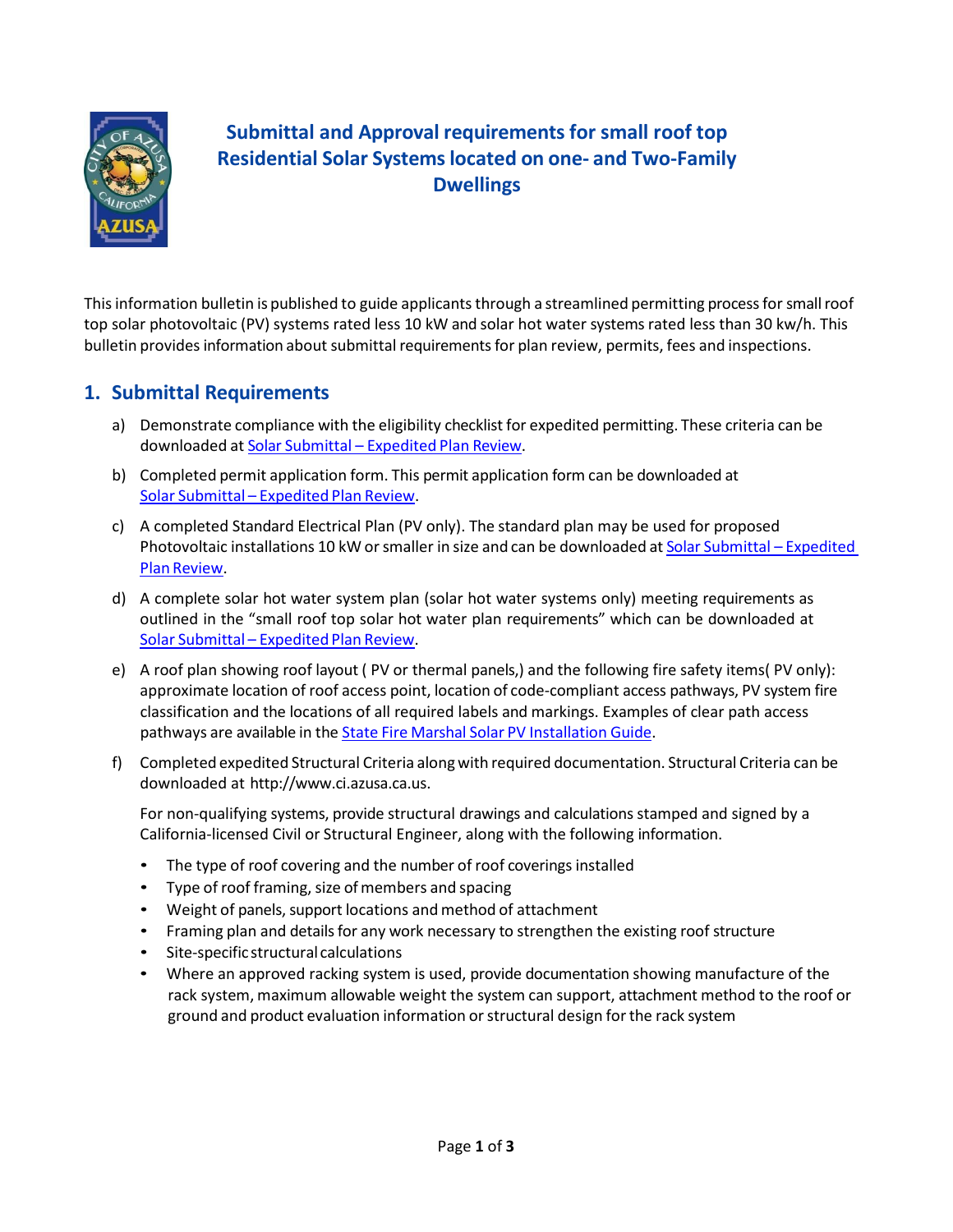## **2. Net or Co-Energy Metering Agreement Requirements**

Applicant must provide 3 original signed copies of the Net *or* Co-Energy Metering Agreement to the Azusa Light & Water Customer Service Department before the solar plans can be submitted to the City of Azusa Building Division. Verification from the Azusa Light department is required before planscan be submitted for plan check. Agreement is availabl[e online.](http://www.ci.azusa.ca.us/DocumentCenter/View/27228)

#### **3. Plan Review**

Standard plan permit applications can be submitted to the City of Azusa Planning and Building Division in person at 213 East Foothill Boulevard, Azusa CA between 7:00 A.M and 5:00 P.M Monday through Thursday ( excluding holidays),or electronically through the following website: Solar Submittal – [Expedited Plan Review](http://www.ci.azusa.ca.us/index.aspx?nid=1360)  or email [Building Division.](mailto:BuildingDiv@ci.azusa.ca.us) Standard photovoltaic and solar hot water plans will be reviewed within one to three Business days. Plans submitted electronically on Friday-Sunday will be considered submitted on the following Monday. Once the plans have been reviewed, you will be notified whether they were approved or if they

have corrections. If the plans have corrections, the plans must be corrected and re-submitted.

#### **4. Permit Issuance**

Once the submitted plans are approved, you will need to go the City of Azusa Building Division located at 213 E. Foothill Blvd., Azusa CA to obtain your permit. A photovoltaic permit is required for all photovoltaic systems. If the photovoltaic system requires an electrical panel upgrade, a separate electrical permit and meter spot from Azusa Light Department is required. A Solar Hot Water heating system combination permit is required for all solar hot water heating systems.

#### **5. Fees**

Plan check fees must be paid when the plans are submitted for plan check, and permit fees must be paid prior to permit issuance. Solar Permit fees are as follows:

| Project       | Plan Check Fee | <b>Building Permit</b> | <b>Planning Fee</b> | <b>Total Fee</b> |
|---------------|----------------|------------------------|---------------------|------------------|
| Valuation     |                | Fee                    |                     |                  |
| Up to         | \$106.62       | \$262.39               |                     | \$369.01         |
| \$10,000.00   |                |                        |                     |                  |
| \$10,001.00-  | \$120.44       | \$278.66               |                     | \$399.10         |
| \$12,000.00   |                |                        |                     |                  |
| \$12001.00-   | \$127.36       | \$286.79               |                     | \$414.15         |
| \$13,999.00   |                |                        |                     |                  |
| $$14,000.00+$ | \$134.27       | \$294.92               |                     | \$429.19         |

### **6. Inspections**

Once all permits to construct the solar installation have been issued and the system has been installed, it must be inspected before final approval is granted for the solar system. On-site inspections can be scheduled by contacting the City of Azusa Building Division by telephone at (626) 812-5234. Inspection requests received within business hours are typically scheduled for the next business day. If next business day is not available, inspection should happen within a five-day window.